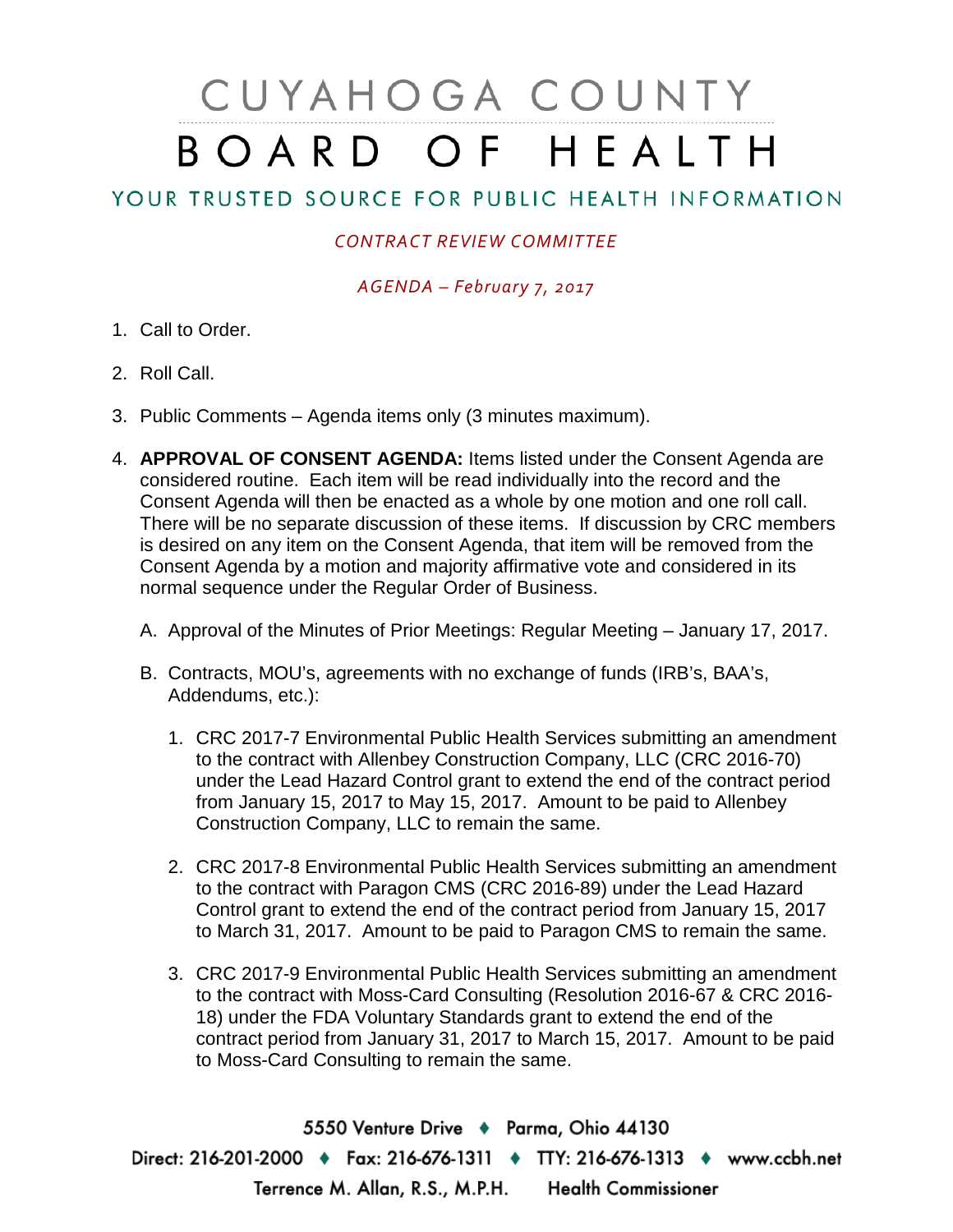## 5. **CONTRACTS AND AWARDS:**

- A. Tabled Items
	- 1. CRC 2016-106 Lead Removal Abatement Project 13601 and 13603 Milan Ave. East Cleveland, Ohio 44112 RFP# 2016-06
	- 2. CRC 2016-121 Ryan White Part A Program Direct Services RFP# 2016-08
	- 3. CRC 2016-122 Ryan White Part A Program Administrative Services RFP #2016-09
- B. New Items For Review
	- 1. Bid/Quote Openings ≥ \$25,000.00

None

2. Bid/Quote Openings < \$25,000.00

*Lead Program*

- a. CRC 2017-10 4409 East 131<sup>st</sup> St. Garfield Heights, Ohio 44105
- b. CRC 2017-11 1838 Farmington East Cleveland, Ohio 44112
- c. CRC 2017-12 1889 Rosalind East Cleveland, Ohio 44112
- d. CRC 2017-13 2200 Keystone Rd. Parma, Ohio 44134
- e. CRC 2017-14 3567 Gridley, Up & Down Shaker Heights, Ohio 44122

5550 Venture Drive ♦ Parma, Ohio 44130 Direct: 216-201-2000 ♦ Fax: 216-676-1311 ♦ TTY: 216-676-1313 ♦ www.ccbh.net Terrence M. Allan, R.S., M.P.H. Health Commissioner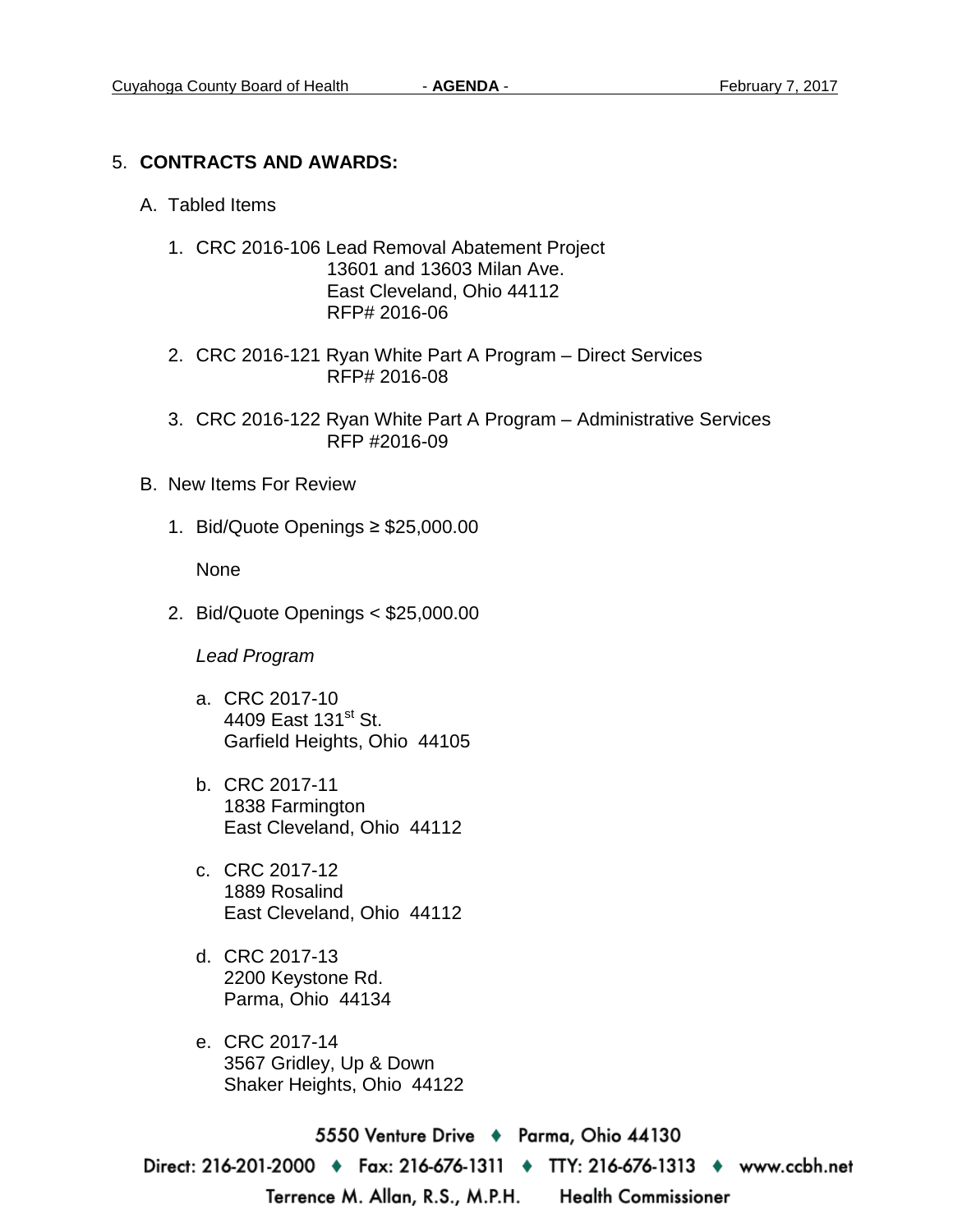- f. CRC 2017-15 4053 West  $224^{\text{th}}$  St. Fairview Park, Ohio 44126
- g. CRC 2017-16 4037 Stonehaven Rd. South Euclid, Ohio 44121

*Household Sewage Program* 

- h. CRC 2017-17 3927 Brainard Rd. Orange Village, Ohio 44122
- i. CRC 2017-18 6107 Wilson Mills Rd. Highland Heights, Ohio 44143
- j. CRC 2017-19 15893 York Rd. North Royalton, Ohio 44133
- k. CRC 2017-20 4290 Lander Rd. Orange Village, Ohio 44022
- l. CRC 2017-21 7409 Edgerton North Royalton, Ohio 44133
- 3. Expenditures: Contracts < \$25,000.00
	- a. CRC 2017-22 Environmental Public Health Services submitting an amendment to the contract with C.B. Mullins Construction Company, Inc. (CRC 2016-31) under the Lead Hazard Control grant to increase the amount paid to C.B. Mullins Construction Company, Inc. from \$21,635.00 to \$21,835.00.

Purpose: To complete additional work not identified in the original scope for the project.

Funding Source: 100% reimbursable through the Lead Hazard Control Program.

5550 Venture Drive ♦ Parma, Ohio 44130

Direct: 216-201-2000 ♦ Fax: 216-676-1311 ♦ TTY: 216-676-1313 ♦ www.ccbh.net Terrence M. Allan, R.S., M.P.H. Health Commissioner